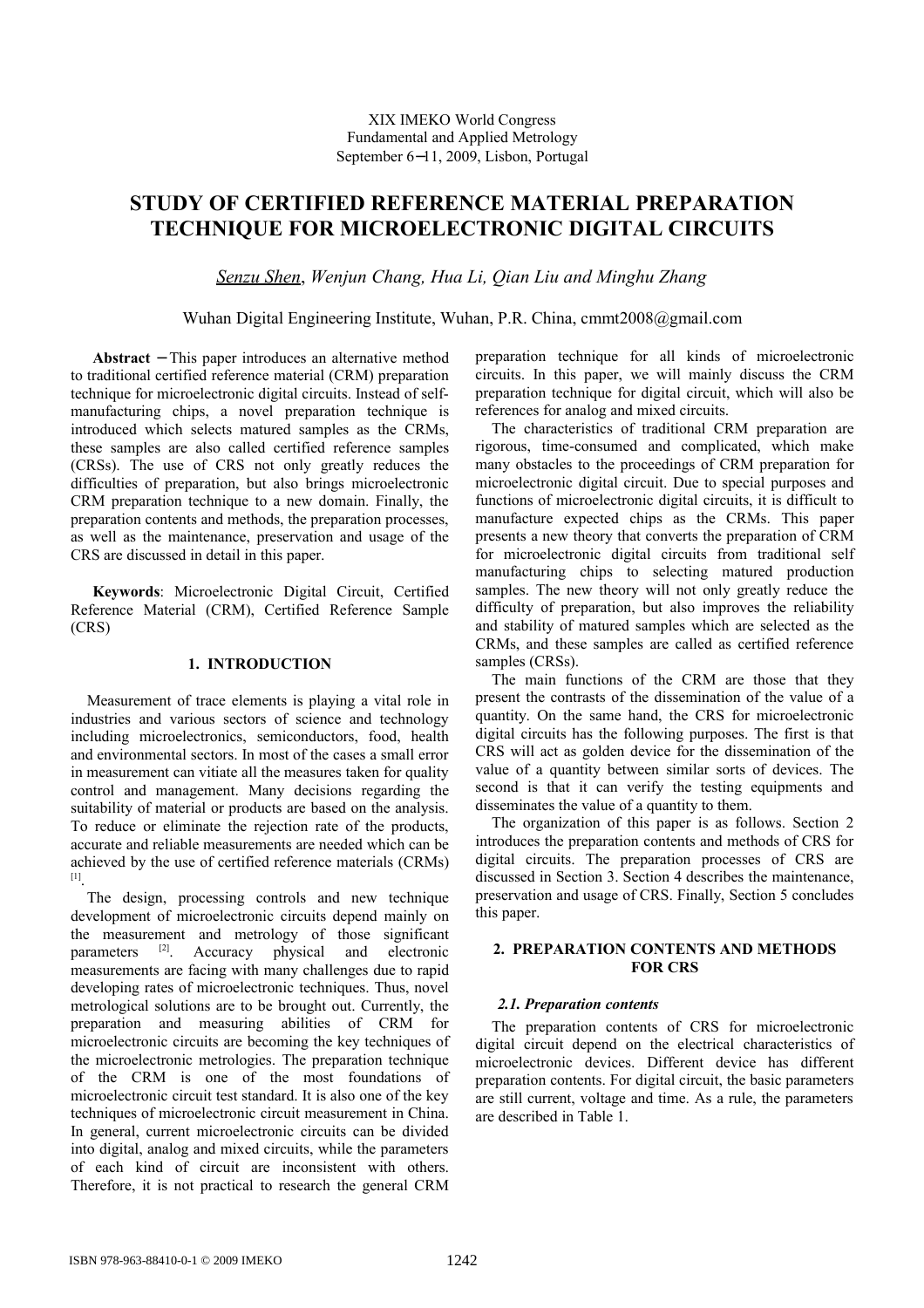Table 1. Basic parameters of CRS for digital circuit.

| Type    | Parameter    | Definition                         |
|---------|--------------|------------------------------------|
| Current | IIL          | Current In Low                     |
|         | IІН          | Current In High                    |
|         | IOL          | Current Output Low                 |
|         | <b>IOH</b>   | Current Output High                |
|         | ICC          | Supply Current                     |
| Voltage | VIL          | Voltage In Low                     |
|         | VIH          | Voltage In High                    |
|         | <b>VOL</b>   | Voltage Out Low                    |
|         | <b>VOH</b>   | Voltage Out High                   |
| Time    | <b>TPDLH</b> | Time Propagation Delay Low To High |
|         | <b>TPDHL</b> | Time Propagation Delay High To Low |

#### *2.2. Preparation methods*

Because microelectronic devices are delicate and hard to design and produce, the costs of self manufacturing are too high and couldn't assure the stability and reliability as well. Therefore it is reasonable to select samples from matured products as the reference materials, where these samples are called as CRSs. CRS can be used for equipment verification and has huge benefits such as random and wide-range for selection.

# **3. PREPARATION PROCESS OF CRS**

The preparation process for microelectronic CRS can be divided into the following 13 items:

- Confirmation of raw and processed materials.
- ♦ Temporary marks.
- ♦ Purchasing.
- ♦ Test at three different temperatures.
- ♦ Burn-in (Static and Dynamic).
- ♦ Leak detection.
- ♦ Final test at normal temperature.
- ♦ Determination of valuated parameters.
- ♦ Value assignment (contrast of triple sides).
- Naming and packaging (marking).
- $\leftrightarrow$  Apply for a certain level.
- Level verification.
- Examine and approve (certificate).

The technical requirements and operation rules for the 13 items are described in detail as follows.

#### *3.1. Confirmation of raw and processed materials*

The raw and processed materials of reference samples should be finished products with high reliability and stability manufactured by professional manufacturers. The logic structure and complicacy of the reference samples are determined by their using purposes. Generally speaking, reference samples for device verification should have the same logic structure and complicacy as device under verification; while for equipment verification, the logic structure should be as simple as possible, single terminal input/output best.

#### *3.2. Purchasing process*

It is recommended to choose famous manufacturers with quality assurance while purchasing, military products best.

# *3.3. Temporary marks*

Each of the devices should have a temporary mark to verify the quality and reliability of the selected devices. Each mark should be unique without disturbing leak detection.

## *3.4. Test at three different temperatures*

Test the selected devices at normal temperature, high temperature and low temperature respectively, screen out the ones have consistent results for three times. The test conditions include the normal temperatures as  $25 \pm 2^{\circ}$ C, the high temperatures as  $T_{\text{max}}$  (maximum temperature allowed)  $\pm 2^{\circ}$ C, and the low temperature as T<sub>min</sub> (minimum temperature allowed)  $\pm 2^{\circ}$ C.

Test program should be developed under test program design rule guide, or should be examined by specialists. While the judging rules is: if any parameter of a device whose error for any twice test exceed twice of the extended uncertainty of testing equipment, it is considered to be an inconsistent device and took out.

## *3.5. Static and dynamic burn-in*

The static burn-in conditions are  $T_{\text{max}} \pm 2^{\circ}C$  (holding for 96 hours) and -10±2˚C (holding for 96 hours). High temperature shocking conditions are  $T_{\text{max}} \pm 2^{\circ}C$ ,  $T_{\text{min}} \pm 2^{\circ}C$ , shocking 5 times and each holding for 0.5 hours. The dynamic burn-in conditions are  $T_{\text{max}}\pm 2^{\circ}C$  and holding for 96 hours.

#### *3.6. Leak detection*

Because microelectronic devices are delicate and hard to design and produce, the costs of self manufacturing are too high and couldn't assure the stability and reliability as well. Therefore it is reasonable to select samples from matured products as the reference materials, where these samples are called as CRSs. CRS can be used for equipment verification and has huge benefits such as random and wide-range for selection.

#### *3.7. Final test at normal temperature*

The implementing of final test at normal temperature for the rest devices is similar with that of the results described in section 3.4. It also will screen the inconsistent ones.

Judging rules: If any parameter of a device whose error for any twice test exceeds twice of the extended uncertainty of testing equipment, it is considered to be an inconsistent device and took out.

#### *3.8. Determination of valuated parameters*

Determine the valuated parameters according to an overall analysis of the results acquired in sections 3.4 and 3.7. For both single and multiple value assignment, the parameters should correspond to fixed value devices.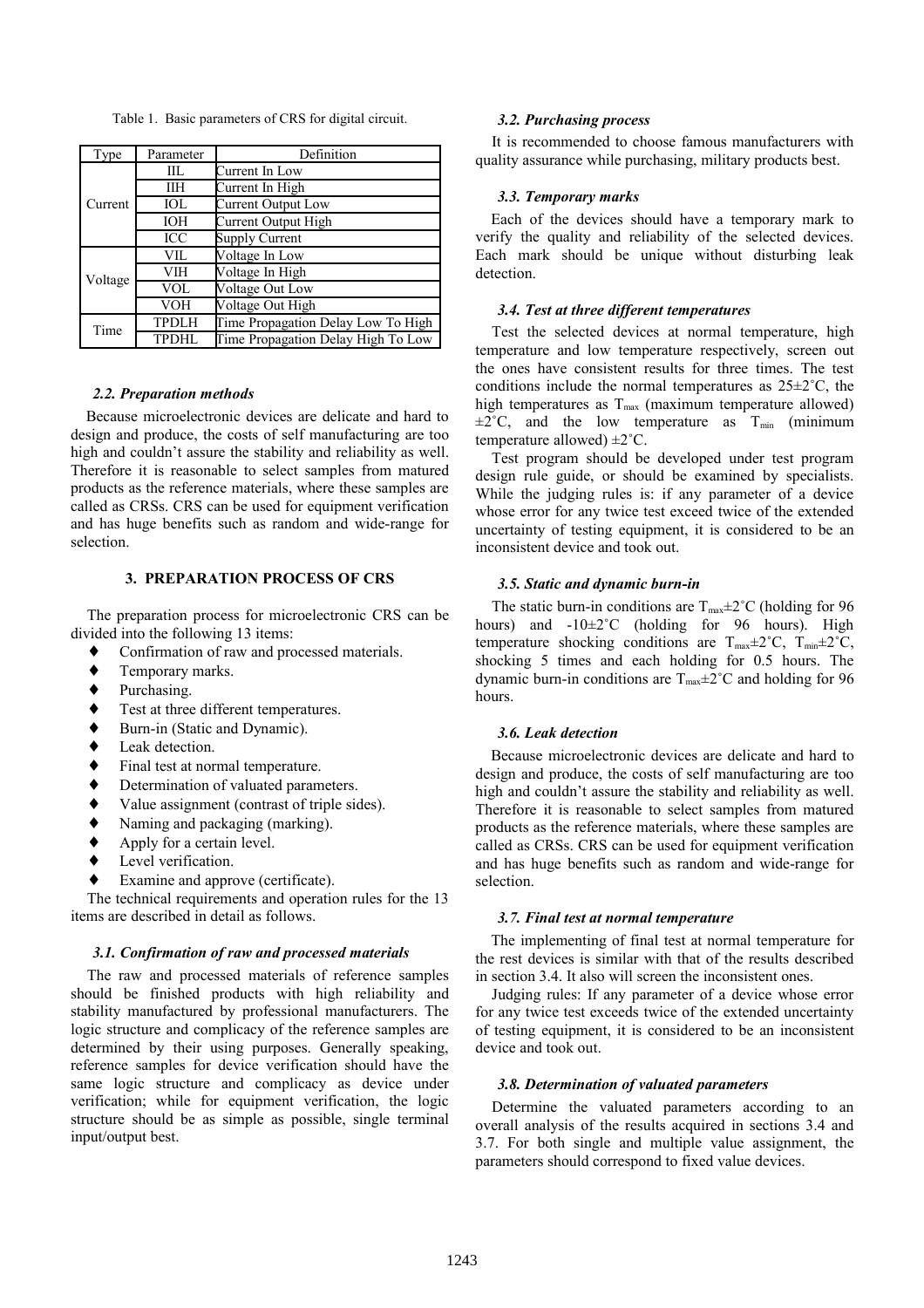#### *3.9. Value assignment*

The value assignment process for CRS parameters depends on contrast of triple sides, two methods and one method.

The contrast of triple sides is to choose three equivalent laboratories with the same testing equipments of equivalent uncertainties, and use the same load board, DUT board and test program, finally choose the average value of testing results. The two methods is to use at least two absolute testing methods with different principles. The one method is to use one absolute testing method.

If the laboratories and uncertainties of testing equipments are equivalent while the test systems are not the same kind, then the testing program must be of equivalent level and quality standards. If test program is not developed under test program design rule guide, it should take technical examination.

The uncertainty of each of the reference samples should be calculated by each parameter respectively. The following factors should be considered for error source including the uncertainties of testing equipments (LB, DUT), the uncertainties induced by contrast of triple sides/ two methods/ one method, and the repeated testing uncertainties

Finally, the extended uncertainty for each of the parameters should be given. The uncertainty is suggested to be evaluated by class B method. Each parameter should have an exact description of uncertainty no matter it is assigned for a single parameter or multiple parameters. The complex formula is shown in (1):

$$
u_c = \left(\sum_{i=1}^3 u_i^2\right)^{1/2} \tag{1}
$$

where  $u_i$  is the uncertainty of testing equipment.

Take ITS9000MX system for example, for timing quantity,  $u_1$  equals to 375ps; for DC (current and voltage) quantity,  $u_1$  equals to 0.5%.

The value of  $u_2$  is the uncertainty induced by contrast of triple sides, assume  $X_i$  ( i=1, 2, 3) are three testing values, is the average value of testing results, then the timing quantity is:

$$
u_2 = \left(\sum_{i=1}^{3} \left(X_i - \overline{X}\right)^2 / 2\right)^{1/2}
$$
 (2)

And the DC quantity is:

$$
u_2 = \left(\sum_{i=1}^{3} \left(X_i - \overline{X}\right)^2 / 2\right)^{1/2} \tag{3}
$$

The value of  $u_3$  is the repeated testing uncertainty. For example, if the test repeats on ITS9000MX for more than 6 times, each testing values are  $X_i$  (i=1,2,...6), is the average value, then the repeated testing uncertainty is :

$$
u_3 = \left(\sum_{i=1}^{6} \left(X_i - \overline{X}\right)^2 / 5\right)^{1/2}
$$
 (4)

The uncertainties induced by people and environment temperature are ignored because microelectronic parameter testing is automatic and environment temperature is constant.

We can obtain u<sub>c</sub> for each of the CRS after calculation. And the expended uncertainty U is given in (5):

$$
u = 2u_c (k=2) \text{ or } u = 3u_c (k=3)
$$
 (5)

The actual uncertainty of each CRS can't be exactly the same, so we omit the mantissa guiding with the reasonable data modify rule. Consequently we can obtain CRSs with exactly consistent uncertainties.

## *3.10. Naming and packaging*

#### *3.10.1. Naming*

The method of general format for naming is  ${G/J}$ BW ${Y/}$ E}45{0/1/2}{01/02/… /99}. Where GBW and JBW are key words of national and military standard, Y stands for the first level, E stands for the second level, 45 is the category code for engineering technical reference sample, 0/1/2 are subcategory codes for digital, analog, mixed reference sample respectively, and  $01/02/$ .../99 are sequence codes for preparation materials (the same reference samples must be no less than 2 pieces).

*3.10.2. Description of parameter symbols*

General format for parameter symbols is:

 $P_{(i=1, 2, ...) (j=1, 2, ...)}$  Txxx = value

Where P is the key word of pin, i stands for input pin number. If the value of i is more than one pin, then each input pin will be separated with the symbol of ",". j stands for output pin number, and T is the key word of testing, XXX is the key word of parameters such as VIL, VIH, etc.. For timing parameters, TPDLH and TPDHL can be expressed as the last three characters (DLH/DHL).

For instance,  $P_{(1)(7)}$   $T_{\text{VO}}=300 \text{mV}$  indicates that the reference value for output pin 7 is 300mV, the relative input pin is 1.

## *3.10.3. Description of characteristics of CRSs*

Description of characteristics of reference samples include:

- Logic structure of reference samples: Basic logic diagram should be given.
- Description of parameter characteristics: list name, reference value and uncertainty for all fixed value parameters.
- Description of verification system: name, uncertainty and LB, DUT number of verification system.
- Verification certificate: verification period involved.
- Notices in using.

## *3.10.4. Packaging*

Name of reference sample is marked on the top side of the sample chip, and the validity date is marked on the bottom side. Marks should be recognized clearly and as small as possible. In addition, each reference sample is preserved in a fitted iron, wooden or plastic box with anti-static plastic padded.

## *3.11. Apply for establishing a certain level*

After preparation for microelectronic reference samples finished, a certain level should be established by national